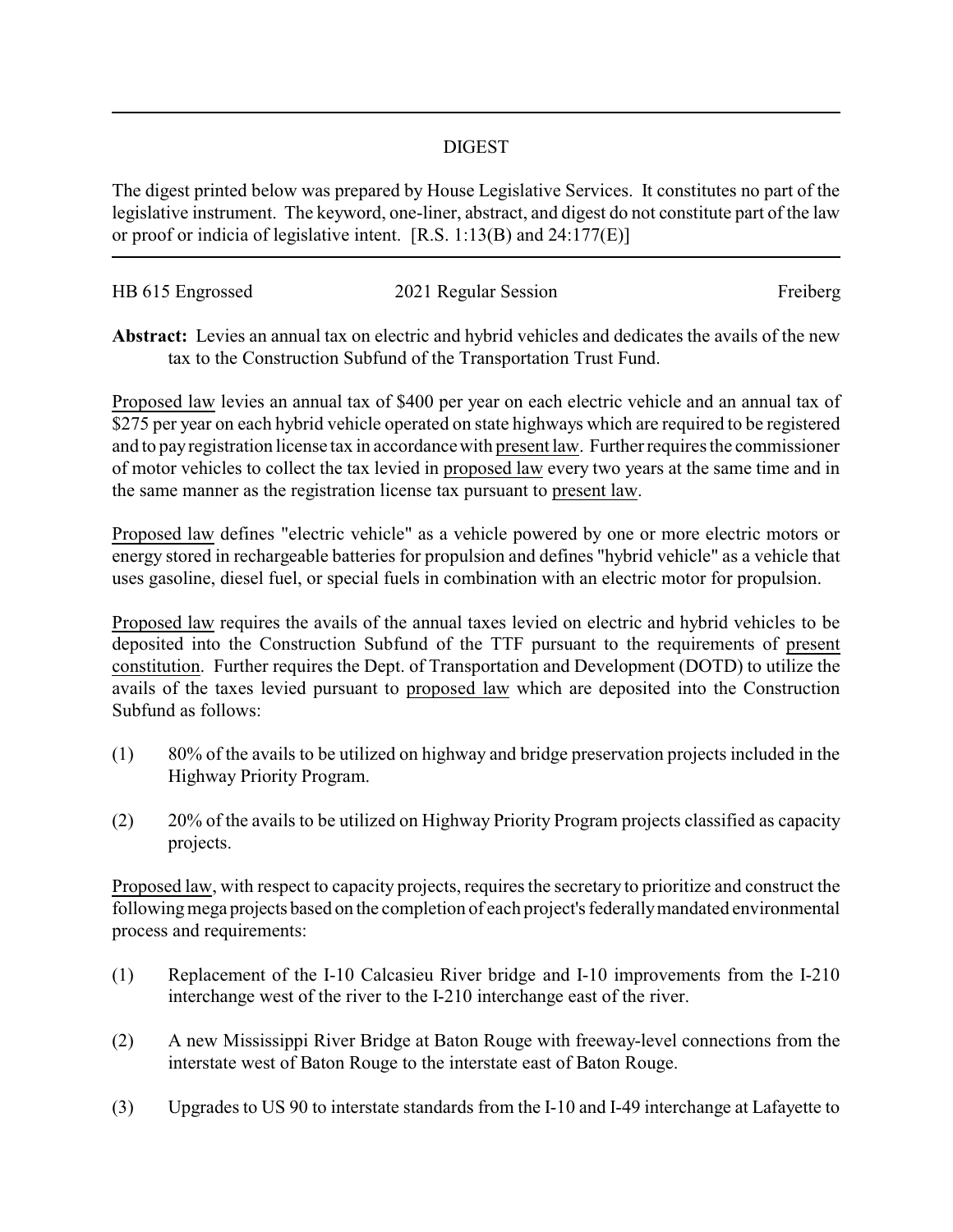New Orleans.

- (4) Widening of I-12 to six lanes and associated improvements where this interstate is not yet upgraded from Baton Rouge to the Mississippi state line.
- (5) A new, four lane Jimmie Davis Bridge on LA 511 across the Red River in Shreveport-**Bossier**
- (6) Widening to six lanes and associated improvements to I-20 at Monroe from LA 546 to LA 594.
- (7) US 90, Port of New Orleans access improvements with improved and maintained interstate lighting in New Orleans.
- (8) Alexandria-Pineville Beltway, Segments E, F, G, H, and I from LA 28 East to LA 28 West.

Proposed law requires, no later than Jan. 1, 2022, the total cost of projects in the Highway Priority Program to include the prorated cost associated with third-party services required by DOTD to create, implement, and maintain an online platform, through which the public will have access to real-time project information including the project's scope, cost, and time-line for completion as well as all means of financing for the project. Further requires the online platform to be developed in consultation with the American Association of State Highway and Transportation Officials.

Proposed law requires DOTD to utilize targeted digital technologies to raise public awareness of the online platform, to provide project updates to the public, and to seek the public's input on projects.

Proposed law requires the avails of the annual tax on electric and hybrid vehicles to be allocated to maximize the state's share of federal funding for construction projects in each fiscal year and prohibits a reduction in funding for the Parish Transportation Fund, the Port Construction and Development Priority Program, or the Statewide Flood Control Program below funding levels for these programs appropriated in the FY 2020-2021 budget.

Proposed law requires the legislative auditor to commence a comprehensive audit of DOTD no later than July 1, 2022, to review the department's operations and organizational efficiency to ensure that DOTD can perform all of its required operations and functions within the funding provided for in present and proposed law and to review DOTD's use of the avails of the taxes deposited into the Construction Subfund of the TTF. Further requires the auditor to present its findings and recommendations to the presiding officers of the House and Senate no later than Sept. 30, 2023.

Proposed law requires DOTD to establish a rural bridge repair and replacement program for bridge projects included in the Highway Priority Program. Further requires DOTD to prioritize bridge repair and replacement projects within the program to those which expand public and commercial access to rural communities. Funding for this program shall be provided from the proceeds of the annual tax on electric and hybrid vehicles.